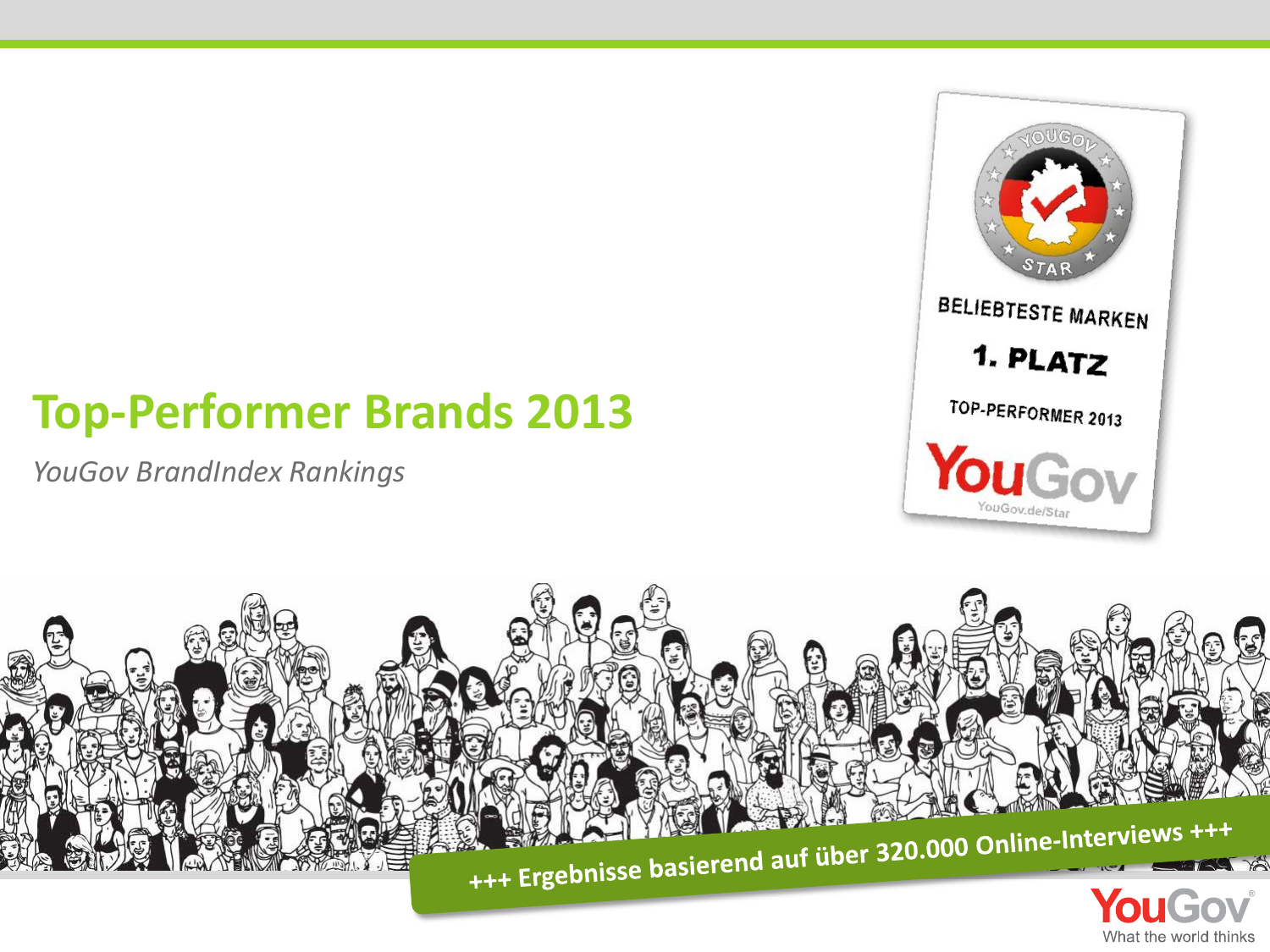Ranking Gesamt





| <b>Gesamt</b>  |                     |                              | bis 30 Jahre   |                   |                              | ab 51 Jahren              |                              |  |
|----------------|---------------------|------------------------------|----------------|-------------------|------------------------------|---------------------------|------------------------------|--|
|                |                     |                              |                |                   |                              |                           |                              |  |
| 2013           | <b>Rang Marke</b>   | <b>Brand</b><br><b>Index</b> | 2013           | <b>Rang Marke</b> | <b>Brand</b><br><b>Index</b> | <b>Rang Marke</b><br>2013 | <b>Brand</b><br><b>Index</b> |  |
| 1              | <b>Nivea</b>        | 57                           | 1              | dm                | 57                           | <b>Nivea</b><br>1         | 63                           |  |
| $\overline{2}$ | dm                  | 54                           | 2 <sup>1</sup> | Samsung           | 53                           | Wikipedia<br>2            | 56                           |  |
| 3              | Samsung             | 54                           | 3 <sup>1</sup> | Audi              | 51                           | Samsung<br>3              | 54                           |  |
| 4              | Wikipedia           | 52                           | 4              | Volkswagen        | 49                           | <b>Ritter Sport</b><br>4  | 52                           |  |
| 5              | Google              | 50                           | 5              | Google            | 49                           | $\overline{5}$<br>Google  | 51                           |  |
| 6              | <b>Ritter Sport</b> | 47                           | 6              | <b>Nivea</b>      | 49                           | 6<br>dm                   | 51                           |  |
| 7              | <b>Firefox</b>      | 46                           | $\overline{7}$ | <b>DHL</b>        | 48                           | <b>Firefox</b><br>7       | 50                           |  |
| 8              | Audi                | 46                           | 8              | Amazon            | 47                           | Lindt<br>8                | 49                           |  |
| 9              | Volkswagen          | 46                           | 9              | Milka             | 45                           | Lufthansa<br>9            | 48                           |  |
| 10             | Lufthansa           | 45                           | 10             | Wikipedia         | 45                           | <b>10 Gerolsteiner</b>    | 47                           |  |

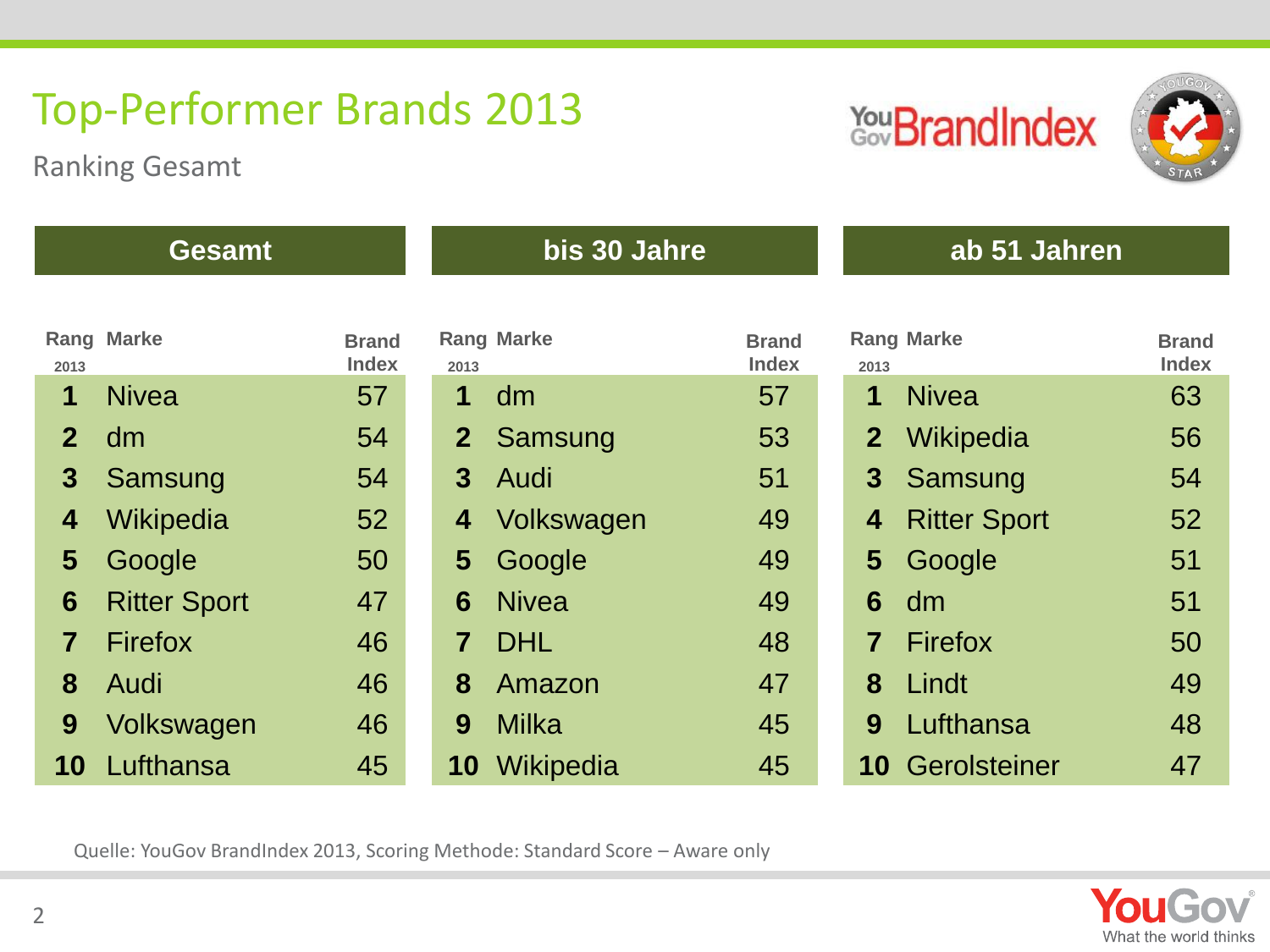Ranking Automotive





#### **Automobilzubehör KFZ Tankstellen Rang Marke Brand Index Rang Marke Brand Index 2013 2013 2013 Index 1** Michelin 33 **1** Audi 46 **1** Jet 19 **2** Continental 31 **2** Volkswagen 46 **3** Goodyear 28 **3** BMW 41 4 Bridgestone 24 4 Mercedes-Benz 36 **5** Dunlop 22 **5** Porsche 30 **5** OMV 9

| 2013 | <b>Rang Marke</b> | <b>Brand</b><br>Index |
|------|-------------------|-----------------------|
|      | 1 Jet             | 19                    |
|      | 2 HEM             | 19                    |
|      | 3 Star            | 17                    |
|      | 4 Aral            | 16                    |
|      | 5 OMV             | 9                     |

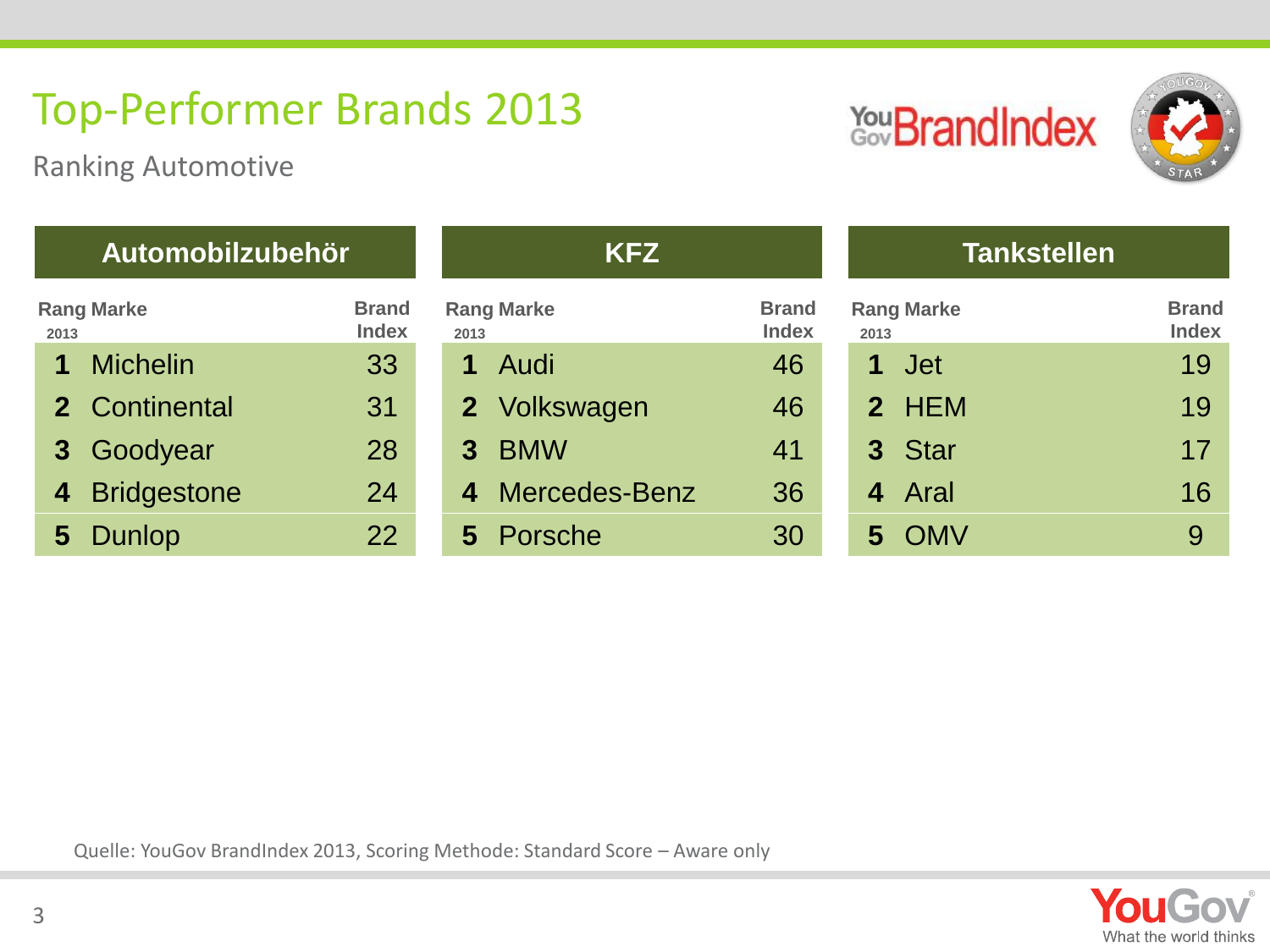Ranking Getränke





|      | <b>Bier</b>       |                              | <b>Alkoholfreie Getränke</b> |                              |  |  |
|------|-------------------|------------------------------|------------------------------|------------------------------|--|--|
| 2013 | <b>Rang Marke</b> | <b>Brand</b><br><b>Index</b> | <b>Rang Marke</b><br>2013    | <b>Brand</b><br><b>Index</b> |  |  |
|      | 1 Krombacher      | 31                           | 1 Gerolsteiner               | 37                           |  |  |
|      | 2 Beck's          | 27                           | 2 Coca-Cola                  | 29                           |  |  |
|      | 3 Erdinger        | 26                           | 3 Volvic                     | 27                           |  |  |
|      | 4 Radeberger      | 25                           | 4 Selters                    | 27                           |  |  |
|      | 5 Warsteiner      | 24                           | 5 Schweppes                  | 26                           |  |  |

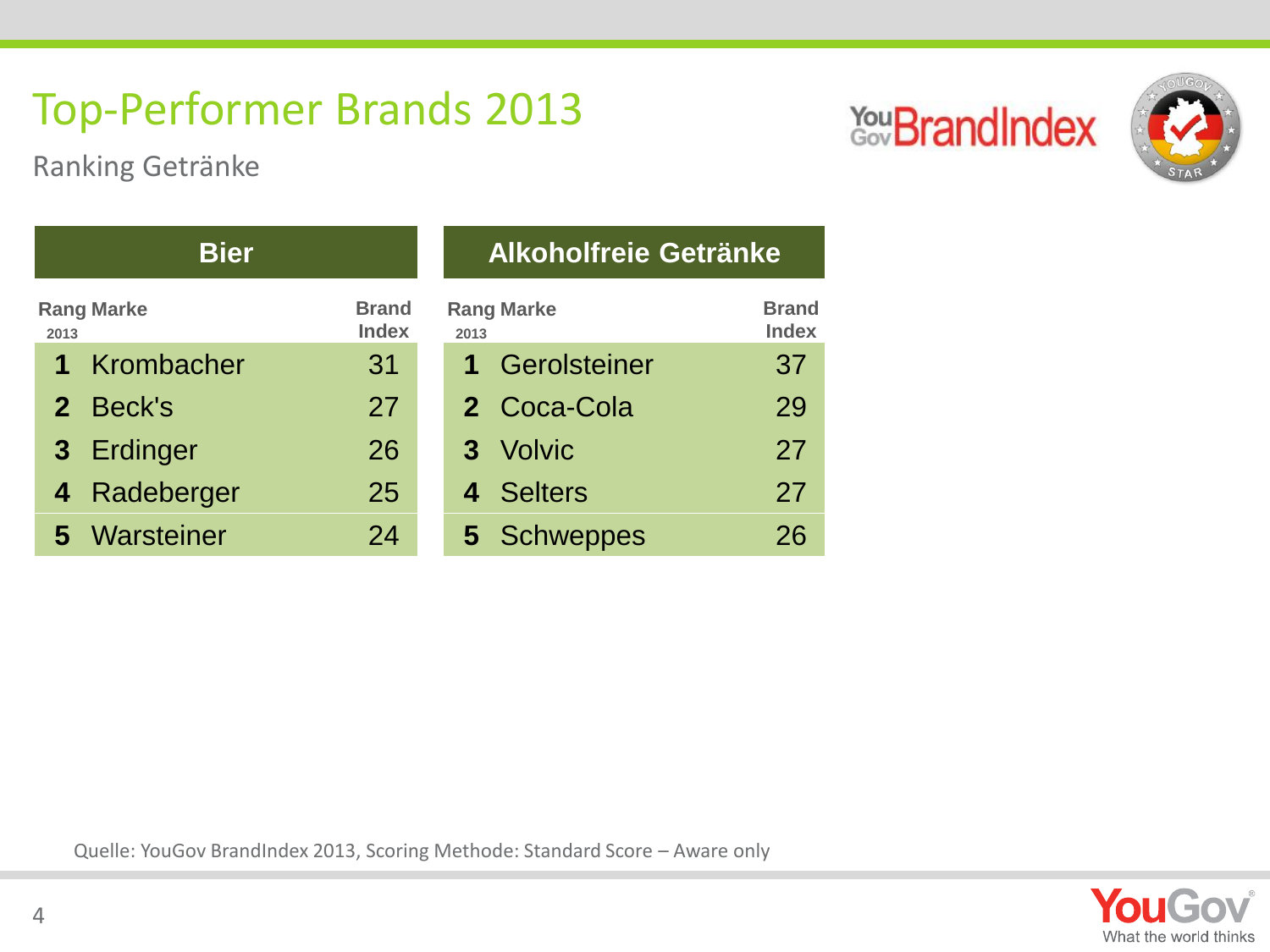Ranking Einkaufsstätten





| <b>Baumärkte</b> |                                  |                              | <b>Drogerien</b>            |                              | <b>Textilhandel</b>       |                              |  |
|------------------|----------------------------------|------------------------------|-----------------------------|------------------------------|---------------------------|------------------------------|--|
|                  | <b>Rang Marke</b><br>2013        | <b>Brand</b><br><b>Index</b> | <b>Rang Marke</b><br>2013   | <b>Brand</b><br><b>Index</b> | <b>Rang Marke</b><br>2013 | <b>Brand</b><br><b>Index</b> |  |
|                  | Obi<br>1                         | 24                           | dm                          | 54                           | <b>1 C&amp;A</b>          | 38                           |  |
|                  | 2 Hornbach                       | 21                           | 2 Rossmann                  | 43                           | 2 Peek&Cloppenburg        | -37                          |  |
|                  | <b>Bauhaus</b><br>3 <sup>1</sup> | 21                           | Drogerie Müller<br>$\bf{3}$ | 30                           | 3 H&M                     | 26                           |  |
|                  |                                  |                              |                             |                              | 4 Vero Moda               | 22                           |  |
|                  |                                  |                              |                             |                              | Mango<br>5 <sup>5</sup>   | 20                           |  |

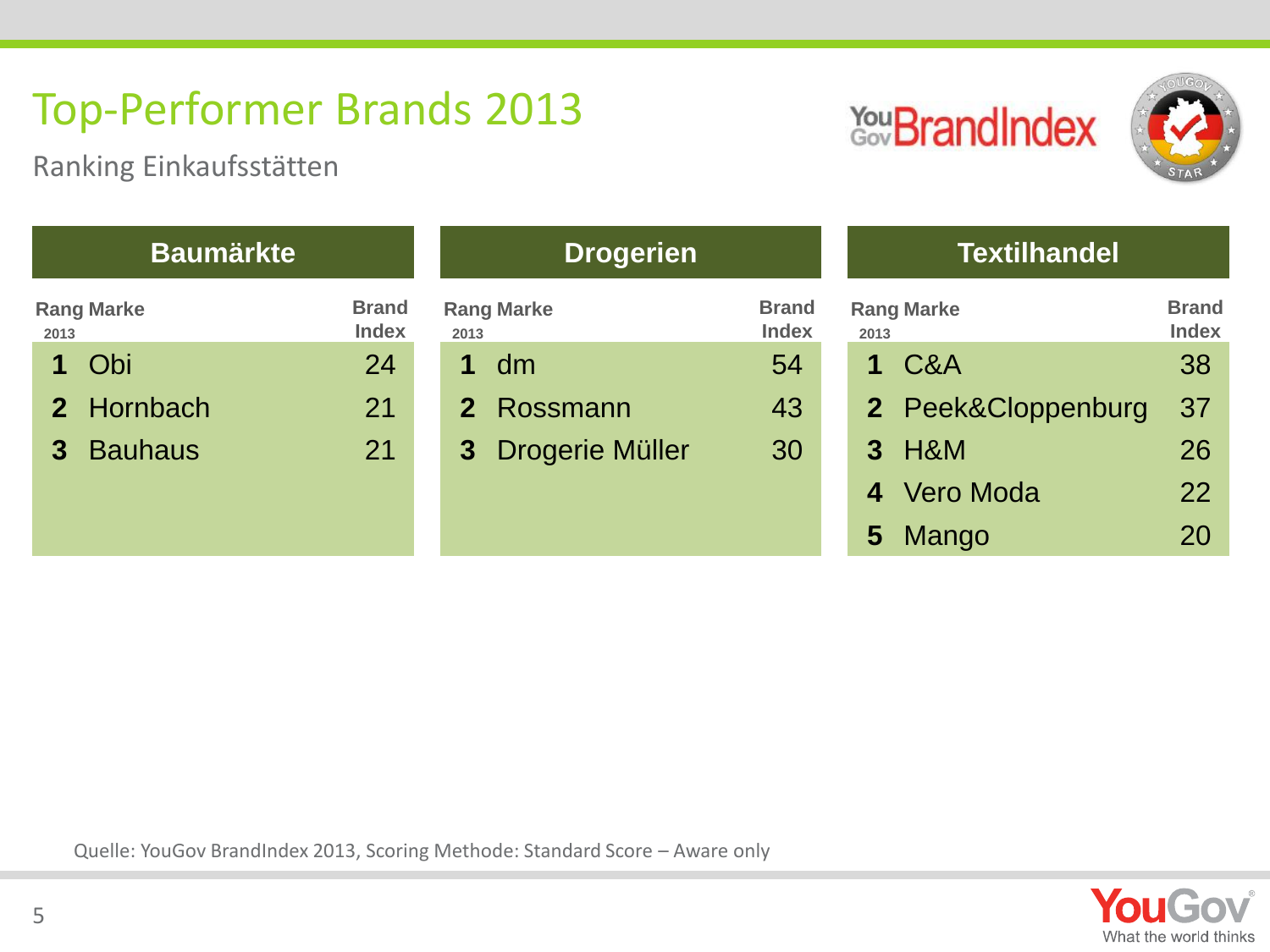Ranking Essen





| <b>Fast Food</b> |                   |                              |          | <b>Lebensmittel</b> |                              | <b>Süßwaren</b>                                           |  |  |
|------------------|-------------------|------------------------------|----------|---------------------|------------------------------|-----------------------------------------------------------|--|--|
| 2013             | <b>Rang Marke</b> | <b>Brand</b><br><b>Index</b> | 2013     | <b>Rang Marke</b>   | <b>Brand</b><br><b>Index</b> | <b>Brand</b><br><b>Rang Marke</b><br><b>Index</b><br>2013 |  |  |
|                  | <b>Nordsee</b>    | 34                           |          | Dr. Oetker          | 42                           | <b>Ritter Sport</b><br>47<br>1                            |  |  |
|                  | 2 McCafé          | 16                           |          | 2 Landliebe         | 38                           | Milka<br>45<br>2 <sup>1</sup>                             |  |  |
|                  | 3 Subway          | 11                           | $\bf{3}$ | lglo                | 34                           | 43<br>Lindt<br>3 <sup>1</sup>                             |  |  |
|                  | 4 Starbucks       | 10                           | 4        | Philadelphia        | 33                           | 42<br>Haribo<br>4                                         |  |  |
|                  | 5 McDonald's      | 6                            | 5        | <b>Nutella</b>      | 32                           | 36<br>Ferrero<br>5 <sup>5</sup>                           |  |  |

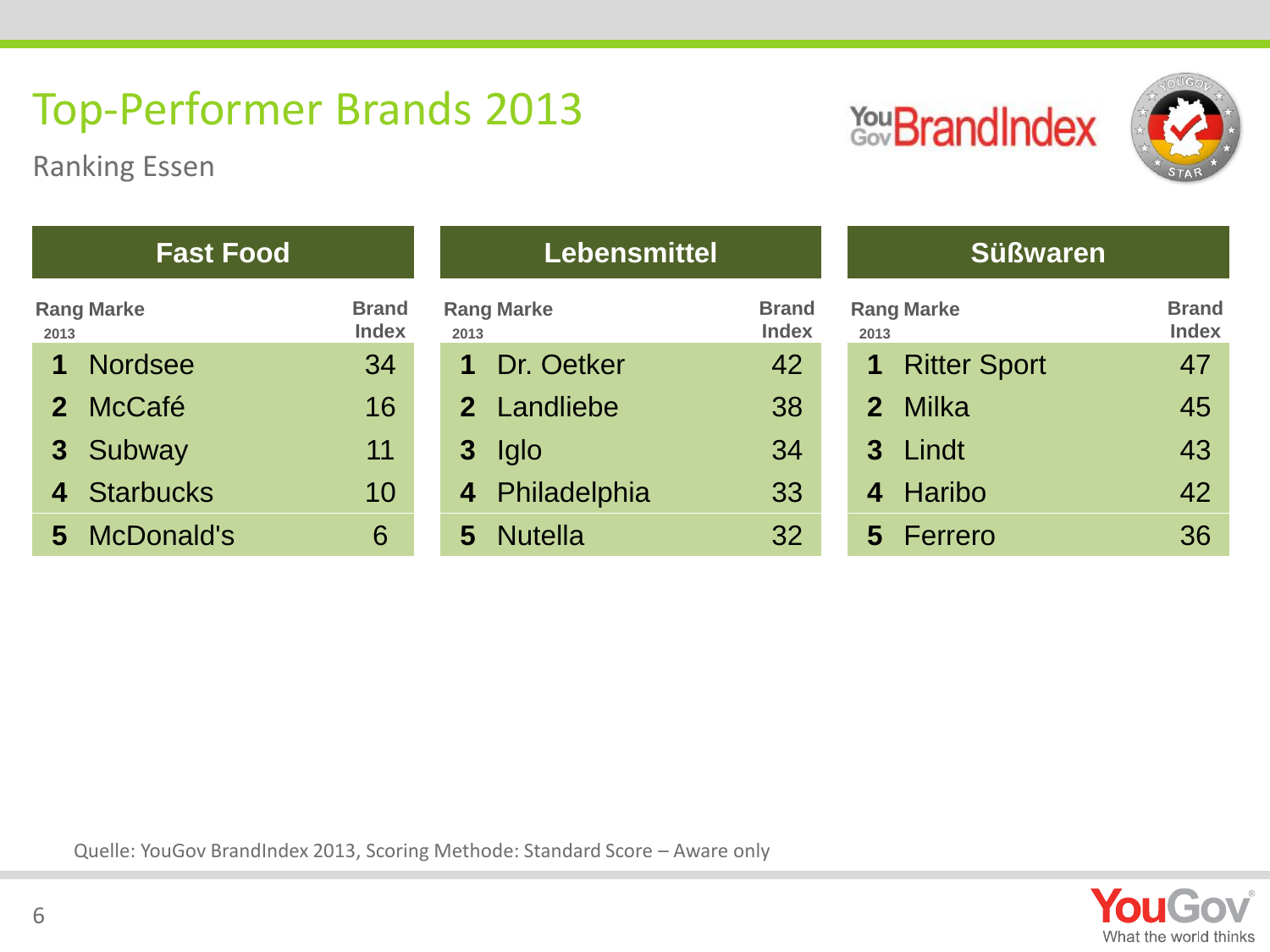Ranking Beauty





|      | <b>Mode</b>       |                              | <b>Pflege &amp; Kosmetik</b> |                              |  |  |
|------|-------------------|------------------------------|------------------------------|------------------------------|--|--|
| 2013 | <b>Rang Marke</b> | <b>Brand</b><br><b>Index</b> | <b>Rang Marke</b><br>2013    | <b>Brand</b><br><b>Index</b> |  |  |
| 1    | <b>Adidas</b>     | 44                           | <b>Nivea</b>                 | 57                           |  |  |
|      | 2 Jack Wolfskin   | 39                           | 2 Balea                      | 40                           |  |  |
|      | 3 Nike            | 34                           | 3 Dove                       | 36                           |  |  |
|      | 4 Levi's          | 34                           | 4 Nivea Men                  | 36                           |  |  |
|      | 5 Brax            | 32                           | 5 Gillette                   | 33                           |  |  |

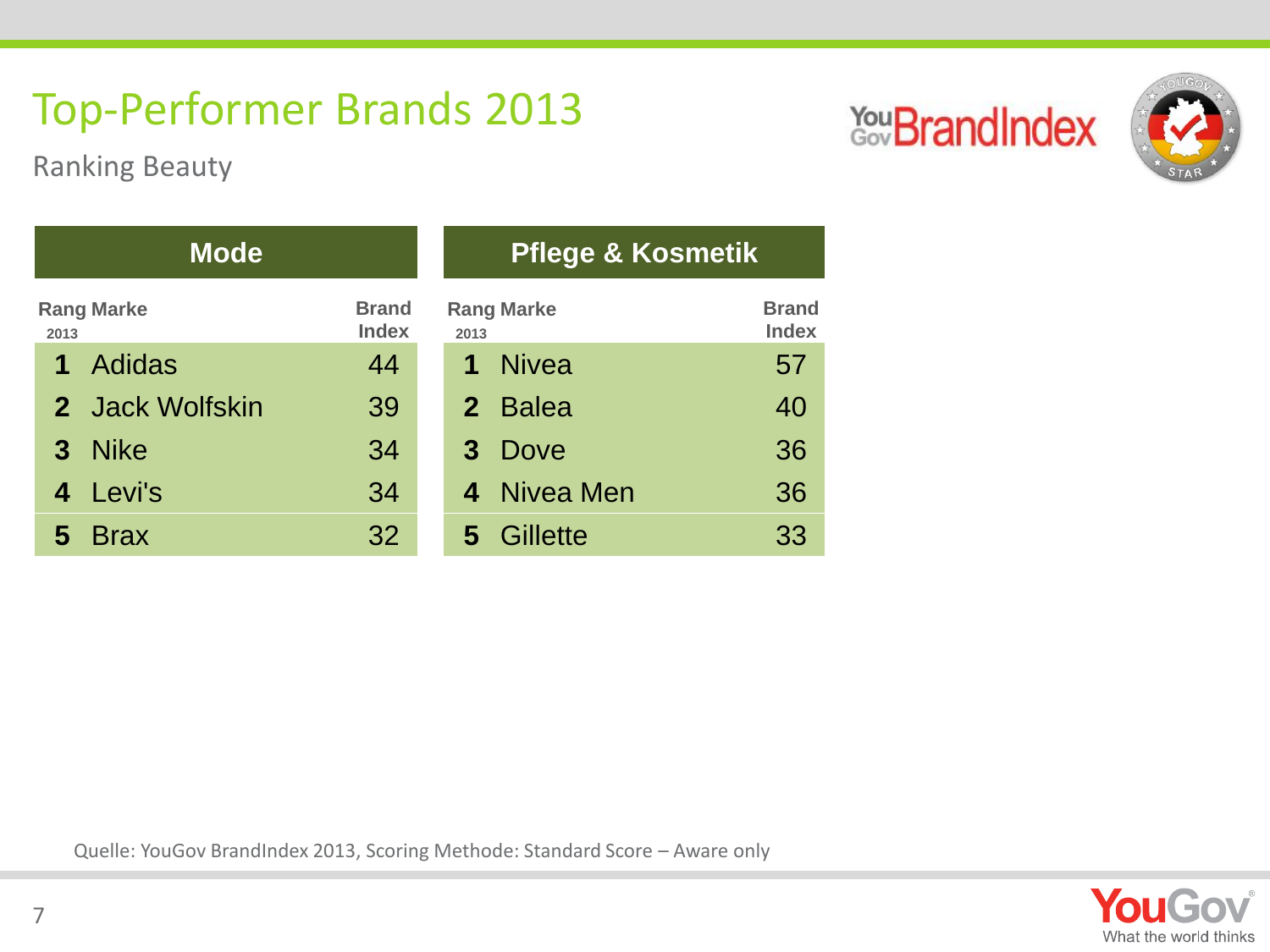Ranking Digital





| eCommerce                 |                              | <b>Internet</b>           |                              | <b>Telekommunikation</b>            |                              |  |
|---------------------------|------------------------------|---------------------------|------------------------------|-------------------------------------|------------------------------|--|
| <b>Rang Marke</b><br>2013 | <b>Brand</b><br><b>Index</b> | <b>Rang Marke</b><br>2013 | <b>Brand</b><br><b>Index</b> | <b>Rang Marke</b><br>2013           | <b>Brand</b><br><b>Index</b> |  |
| Amazon                    | 37                           | Wikipedia<br>$\mathbf 1$  | 52                           | <b>Aldi Talk</b><br>1               | 19                           |  |
| 2 Ebay                    | 25                           | 2 Google                  | 50                           | <b>2 O2</b>                         | 16                           |  |
| 3 Weltbild                | 22                           | Youtube<br>$3^{\circ}$    | 35                           | congstar<br>$\mathbf{3}$            | 12                           |  |
| 4 SportScheck             | 20                           | 4 Spotify                 | 16                           | vodafone<br>$\overline{\mathbf{4}}$ | 12                           |  |
| 5 Otto                    | 19                           | 5 Stepstone               | 14                           | simyo<br>5                          | 10                           |  |

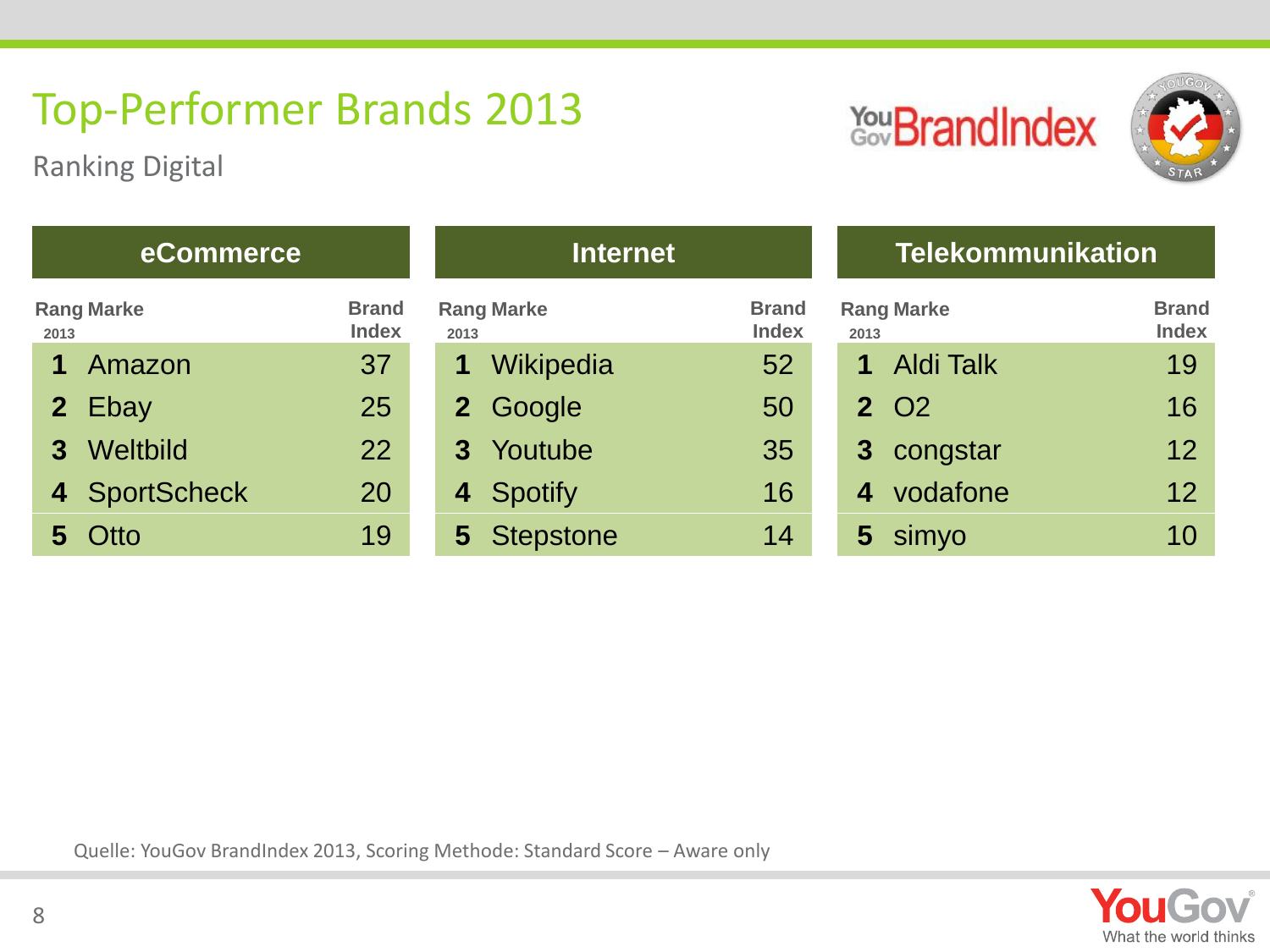You BrandIndex



Ranking Diverses

|      | <b>Consumer Electronics</b> |                              | <b>Airlines</b> |                      |                              |  |
|------|-----------------------------|------------------------------|-----------------|----------------------|------------------------------|--|
| 2013 | <b>Rang Marke</b>           | <b>Brand</b><br><b>Index</b> | 2013            | <b>Rang Marke</b>    | <b>Brand</b><br><b>Index</b> |  |
|      | 1 Samsung                   | 54                           |                 | 1 Lufthansa          | 45                           |  |
|      | 2 Sony                      | 42                           |                 | 2 Singapore Airlines | 31                           |  |
|      | 3 Canon                     | 41                           |                 | 3 Emirates           | 31                           |  |
|      | 4 Philips                   | 34                           |                 | 4 Condor             | 25                           |  |
|      | 5 Panasonic                 | 34                           |                 | 5 airberlin          | 23                           |  |